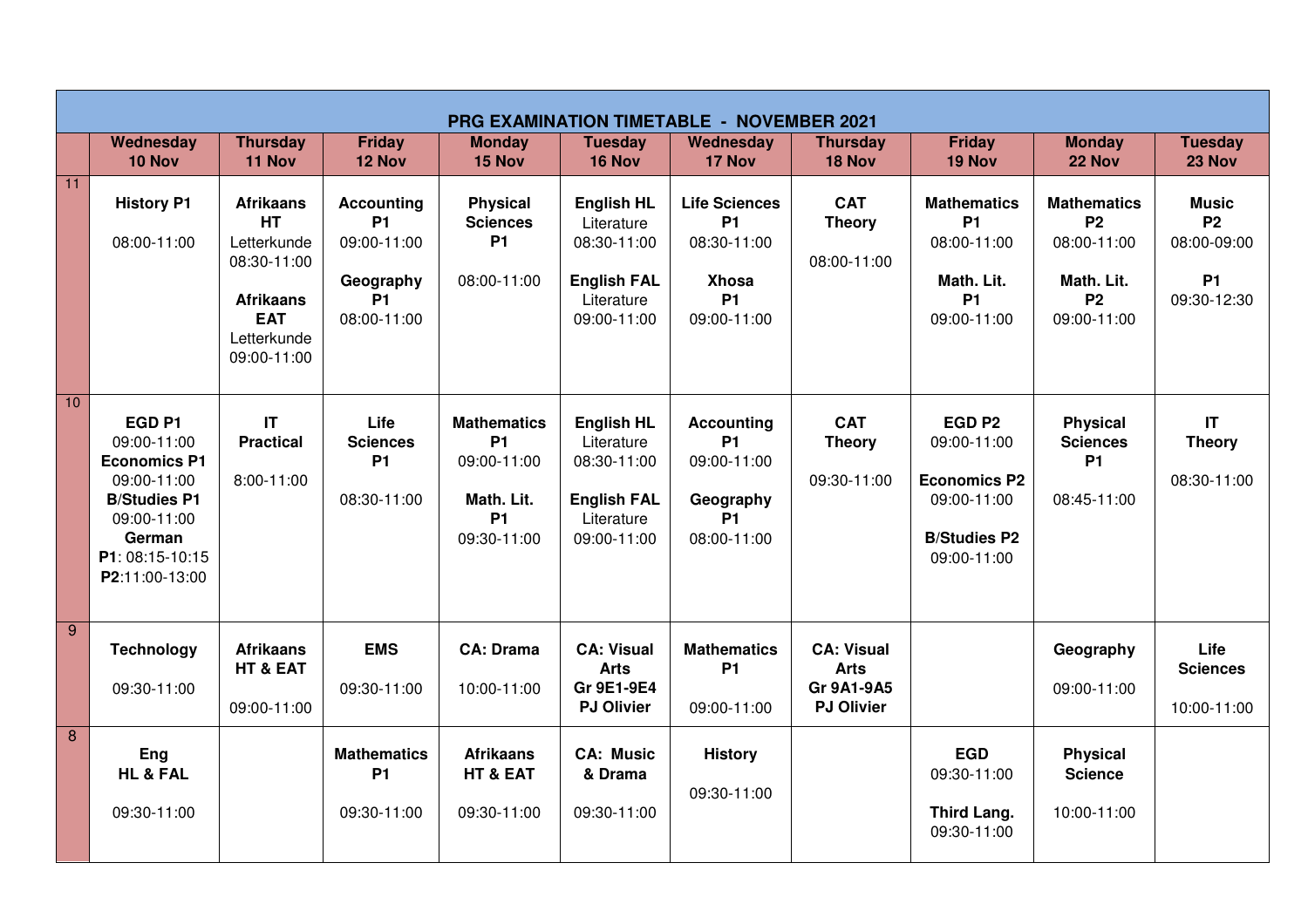|    | Wednesday<br>24 Nov                                                                                          | <b>Thursday</b><br>25 Nov                                                   | <b>Friday</b><br><b>26 Nov</b>                                                         | <b>Monday</b><br>29 Nov                                             | <b>Tuesday</b><br>30 Nov                                  | Wednesday<br>1 Des                                                                                                                                              | <b>Thursday</b><br>2 Des                                                               | <b>Friday</b><br>3 Des                                                                   | <b>Monday</b><br>6 Des                              |
|----|--------------------------------------------------------------------------------------------------------------|-----------------------------------------------------------------------------|----------------------------------------------------------------------------------------|---------------------------------------------------------------------|-----------------------------------------------------------|-----------------------------------------------------------------------------------------------------------------------------------------------------------------|----------------------------------------------------------------------------------------|------------------------------------------------------------------------------------------|-----------------------------------------------------|
| 11 | EGD <sub>P1</sub><br>08:00-11:00<br><b>Economics P1</b><br>09:00-11:00<br><b>B/Studies P1</b><br>09:00-11:00 | <b>IT Theory</b><br>08:00-11:00<br><b>Xhosa</b><br><b>P3</b><br>08:30-11:00 | <b>Life Sciences</b><br>P <sub>2</sub><br>08:30-11:00<br>Xhosa P2<br>09:30-11:00       | <b>Physical</b><br><b>Sciences</b><br>P <sub>2</sub><br>08:00-11:00 | <b>Afrikaans</b><br>HT & EAT<br>Taal<br>09:00-11:00       | EGD <sub>P2</sub><br>08:00-11:00<br><b>Economics P2</b><br>09:00-11:00<br><b>B/Studies P2</b><br>$09:00 - 11:00$<br>German<br>P1: 08:15-10:15<br>P2:11:00-13:00 | <b>Accounting</b><br><b>P2</b><br>09:00-11:00<br>Geography<br><b>P2</b><br>08:00-11:00 | <b>History P2</b><br>08:00-11:00                                                         | English<br>HL & FAL<br>Language<br>09:00-11:00      |
| 10 | <b>Afrikaans HT</b><br>Letterkunde<br>08:30-11:00<br><b>Afrikaans EAT</b><br>Letterkunde<br>09:00-11:00      | <b>History</b><br>08:00-11:00                                               | <b>Accounting</b><br><b>P2</b><br>09:00-11:00<br>Geography<br><b>P2</b><br>08:00-11:00 | <b>Physical</b><br><b>Sciences</b><br><b>P2</b><br>08:45-11:00      | English<br><b>HL &amp; FAL</b><br>Language<br>09:00-11:00 | <b>Life Sciences</b><br><b>P2</b><br>08:30-11:00                                                                                                                | <b>Music</b><br><b>P2</b><br>08:00-09:00<br><b>P1</b><br>09:30-12:30                   | <b>Mathematics</b><br><b>P2</b><br>09:00-11:00<br>Math. Lit.<br><b>P2</b><br>09:30-11:00 | <b>Afrikaans</b><br>HT & EAT<br>Taal<br>09:00-11:00 |
| 9  | <b>History</b><br>09:30-11:00                                                                                |                                                                             | <b>Mathematics</b><br><b>P2</b><br>09:30-11:00                                         | <b>EGD</b><br>09:00-11:00<br>Third Lang.<br>09:30-11:00             | <b>CA: Music &amp;</b><br><b>Drama</b><br>10:00-11:00     | English<br>FAL & HL<br>09:00-11:00                                                                                                                              | <b>Music as</b><br>subject<br>09:00-11:00                                              | <b>Physical</b><br><b>Sciences</b><br>10:00-11:00                                        |                                                     |
| 8  | CA:<br>Drama &<br><b>Visual Arts</b><br>10:00-11:00                                                          | <b>Technology</b><br>10:00-11:00                                            | <b>Life Sciences</b><br>10:00-11:00                                                    | <b>Mathematics</b><br>P <sub>2</sub><br>10:00-11:00                 | Geography<br>09:00-11:00                                  | <b>Music as</b><br>subject<br>09:30-11:00                                                                                                                       |                                                                                        | <b>EMS</b><br>09:30-11:00                                                                |                                                     |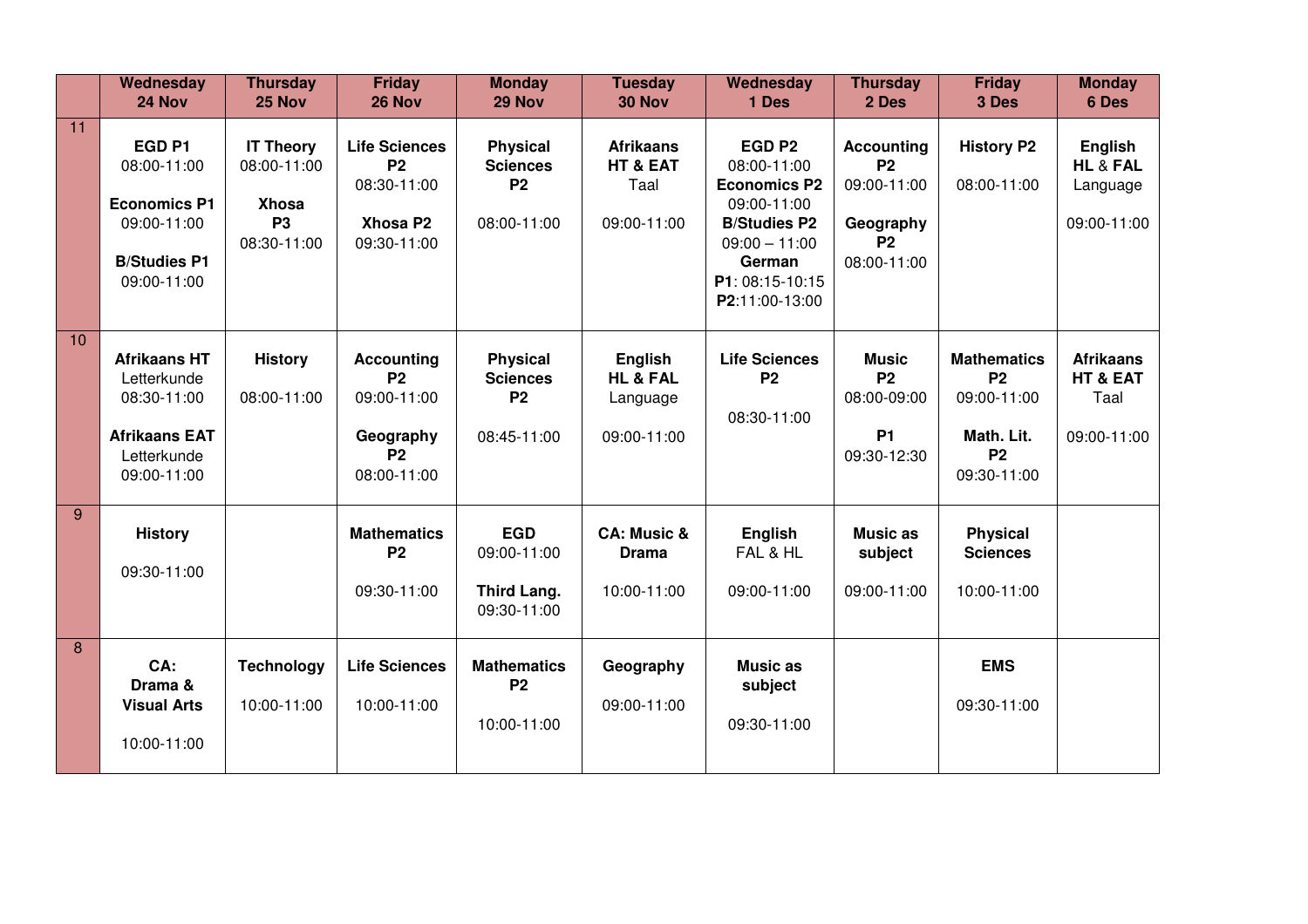| <b>OTHER EXAMINATION DATES NOVEMBER 2021</b> |                              |                                       |                                       |                                                                |                                                                                                      |                                                          |  |  |
|----------------------------------------------|------------------------------|---------------------------------------|---------------------------------------|----------------------------------------------------------------|------------------------------------------------------------------------------------------------------|----------------------------------------------------------|--|--|
|                                              | <b>TUESDAY</b><br>2 Nov      | <b>WEDNESDAY</b><br>3 Nov             | <b>THURSDAY</b><br>4 Nov              | <b>FRIDAY</b><br>5 Nov                                         | <b>MONDAY</b><br>8 Nov                                                                               | <b>TUESDAY</b><br>9 Nov                                  |  |  |
| 11                                           | <b>Design</b><br>14:30-16:30 | <b>Visual Arts</b><br>$14:00 - 16:30$ |                                       | <b>CAT Practical</b><br>Gr 1: 08:00-11:00<br>Gr 2: 11:15-14:15 | <b>Advanced</b><br><b>Mathematics</b><br>Program<br>$17:00 -$                                        | $\mathsf{I}\mathsf{T}$<br><b>Practical</b><br>8:00-11:00 |  |  |
| 10                                           | <b>Design</b><br>14:30-16:30 |                                       | <b>Visual Arts</b><br>$14:30 - 16:30$ |                                                                | <b>Advanced</b><br><b>Mathematics</b><br>Program<br>$17:00 -$<br><b>CAT Practical</b><br>08:00-09:30 |                                                          |  |  |
| 9                                            |                              |                                       |                                       |                                                                | <b>Advanced</b><br><b>Mathematics</b><br>Program<br>$17:00 -$                                        |                                                          |  |  |
| 8                                            |                              |                                       |                                       |                                                                | <b>Advanced</b><br><b>Mathematics</b><br>Program<br>$17:00 -$                                        |                                                          |  |  |